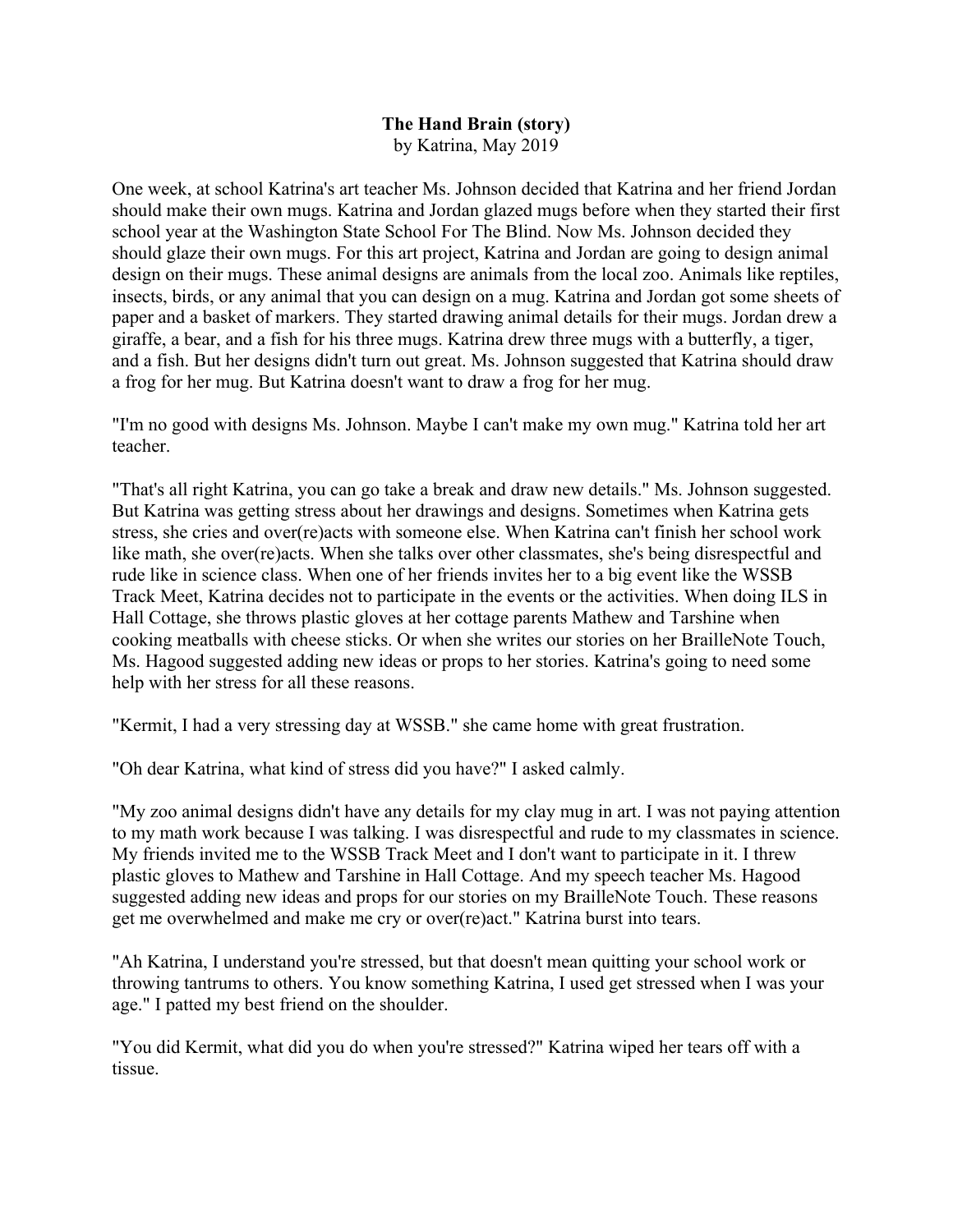"I do a scientific hand motion to help calm myself down. I call it the Hand Brain." I explained.

"The Hand Brain? How do you do it Kermit?" asked Katrina.

"I'll show (you) Katrina, now, give me your hands." I took my best friend's hands and showed her the Hand Brain. First, you tuck in your amygdala; that's your thumb. Next, you cover your amygdala with your cortex. This is where your fingers are your thoughts that protect your feelings. Then, I taught Katrina the hand motion and the rhyme:

"Every now and then, I flip my lid, I didn't mean to, but I just did. But it's okay, I can tuck my feelings in, after all, flipping my lid's no sin."

You have to close your amygdala with your cortex. Then you have to open your cortex and widen your amygdala. Then you close up your hands again just like you're making fists. Katrina and I tried the Hand Brain and it worked perfect.

"You were right Kermit, the Hand Brain did help. I think I'm going to use it when I'm stressed at school. Thank you Kermit, oh, by the way, will you come with me to all my classes in school? I need you just in case I get a little stressed." asked Katrina.

"Not at all Katrina, I'll be by your side just in case." I said and went to WSSB with my best friend. The next day, Katrina tried again with her zoo animal designs in art. She drew an elephant and the word color blue. She drew a hippopotamus and the word color yellow. And she drew a tiger and the word color orange. Ms. Johnson was impressed with Katrina's animal designs.

"Excellent Katrina, I'm sure your mugs will be designed and glazed in no time." She put Katrina's three details on her desk.

Next comes math with Emily Owens, and Katrina got back studying math. She read the math problems quietly and used her classroom voice.

"Excellent work Katrina, your math is getting better." Katrina's teacher Emily thanked Katrina.

In science, Katrina was respectful and polite and let her classmates answer her teacher Mr. Paul Baldwin. Katrina stayed calm by doing the Hand Brain that I taught her in science.

"Every now and then, I flip my lid, I didn't mean it, but I did. But it's okay, I can tuck my feelings in, after all, flipping my lid's no sin."

"Great job Katrina for keeping your feelings to yourself." Katrina's teacher Mr. Baldwin complimented her.

That night in Hall Cottage, Mathew and Tarshine wanted Katrina to cook meatballs with cheese sticks. Matt was thinking Katrina should wear plastic gloves to put the meatballs in the oven.